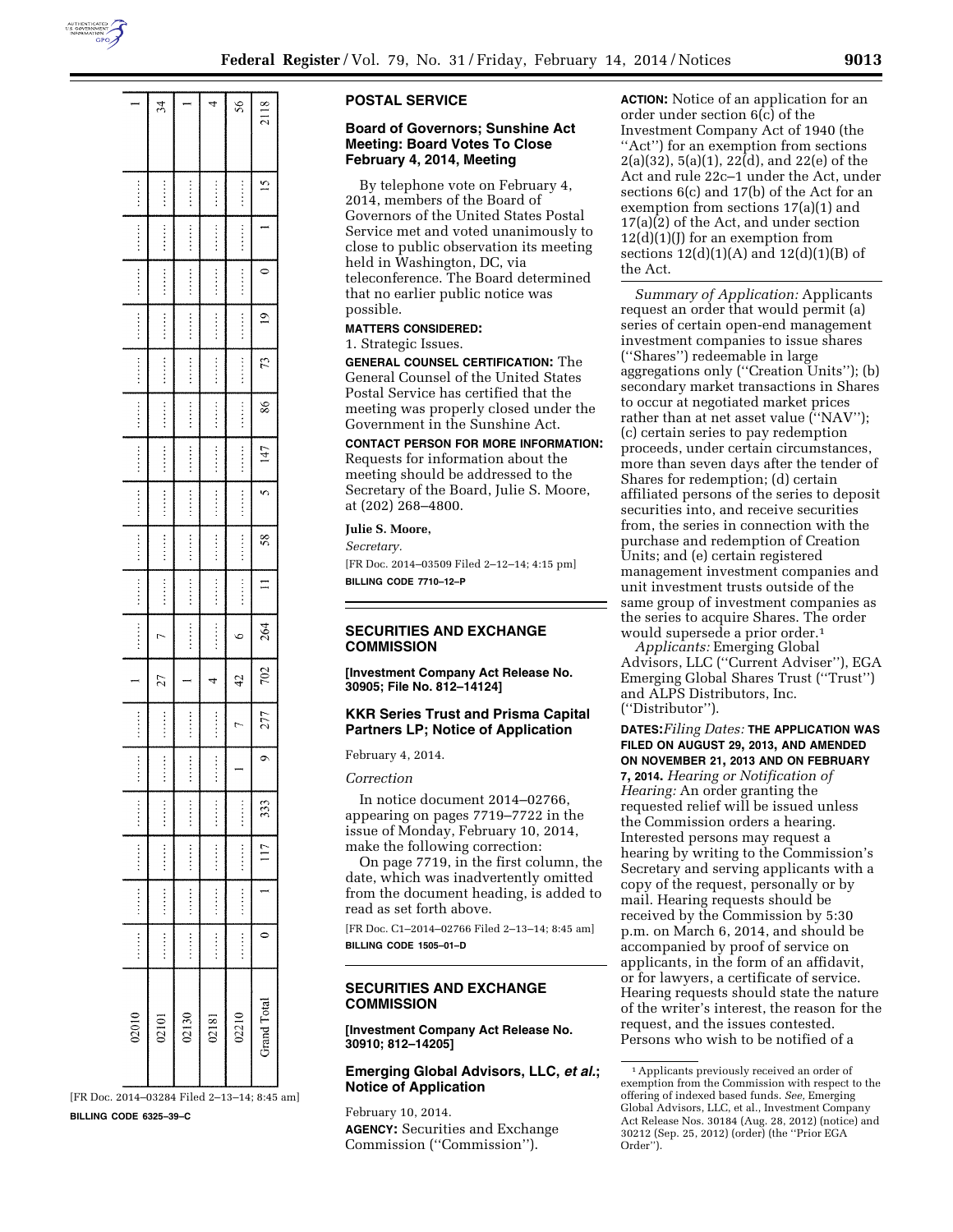hearing may request notification by writing to the Commission's Secretary.

**ADDRESSES:** Elizabeth M. Murphy, Secretary, Securities and Exchange Commission, 100 F Street NE., Washington, DC 20549–1090; Applicants: Emerging Global Advisors, LLC and EGA Emerging Global Shares Trust, 155 W. 19th Street, 3rd Floor, New York, New York 10011; ALPS Distributors, Inc., 1290 Broadway, Suite 1100, Denver, CO 80203.

**FOR FURTHER INFORMATION CONTACT:**  Emerson S. Davis, Senior Counsel, at (202) 551–6868, or Daniele Marchesani, Branch Chief, at (202) 551–6868 (Division of Investment Management, Chief Counsel's Office).

**SUPPLEMENTARY INFORMATION:** The following is a summary of the application. The complete application may be obtained via the Commission's Web site by searching for the file number, or for an applicant using the Company name box, at *[http://](http://www.sec.gov/search/search.htm) [www.sec.gov/search/search.htm](http://www.sec.gov/search/search.htm)* or by calling (202) 551–8090.

### **Applicants' Representations**

1. The Trust is a Delaware statutory trust registered under the Act as an open-end management investment company with multiple series. The Trust currently offers a number of series, each tracking a particular index and utilizing either a replication or representative sampling strategy (the ''Current Funds''). Each Fund (as defined below) operates or will operate as an exchange traded fund (''ETF'').

2. The Current Adviser is the investment adviser to the Current Funds and an Adviser (as defined below) will be the investment adviser to the Funds. The Current Adviser is, and any other Adviser will be, registered as an investment adviser under the Investment Advisers Act of 1940 (''Advisers Act''). The Adviser may enter into sub-advisory agreements with one or more investment advisers to act as sub-advisers to particular Funds (each, a ''Sub-Adviser''). Any Sub-Adviser will either be registered under the Advisers Act or will not be required to register thereunder.

3. The Distributor serves as the principal underwriter and distributor for each of the Funds. Applicants request that the order also apply to any future principal underwriter and distributor to Future Funds (defined below) (''Future Distributor''), provided that any such Future Distributor complies with the terms and conditions of the application. The Distributor is not, and no Future Distributor will be,

affiliated with any Exchange (defined below).

4. Applicants request that the order apply to the Current Funds and any additional series of the Trust, and any other open-end management investment company or series thereof, that may be created in the future (''Future Funds'' and together with the Current Funds, ''Funds''), each of which will operate as an ETF and will track a specified index comprised of domestic or foreign equity and/or fixed income securities (each, an ''Underlying Index''). Any Fund will (a) be advised by the Current Adviser or an entity controlling, controlled by, or under common control with the Current Adviser (each, an ''Adviser'') and (b) comply with the terms and conditions of the application.2

5. Each Fund holds or will hold certain securities, assets or other positions (''Portfolio Holdings'') selected to correspond generally to the performance of its Underlying Index. Certain Funds will be based on Underlying Indexes comprised solely of equity and/or fixed income securities issued by one or more of the following categories of issuers: (i) Domestic issuers and (ii) non-domestic issuers meeting the requirements for trading in U.S. markets. Other Funds will be based on Underlying Indexes that will be comprised solely of foreign and domestic, or solely foreign, equity and/ or fixed income securities (''Foreign Funds'').

6. Applicants represent that each Fund will invest at least 80% of its assets (excluding securities lending collateral) in the component securities of its respective Underlying Index (''Component Securities''), or, in the case of Fixed Income Funds,3 in the Component Securities of its respective Underlying Index and TBA Transactions 4 representing Component Securities and, in the case of Foreign Funds, Component Securities and

3 ''Fixed-Income Funds'' track an Underlying Index comprised of domestic and/or foreign fixed income securities.

Depositary Receipts 5 representing Component Securities. Each Fund may also invest up to 20% of its assets in certain index futures, options, options on index futures, swap contracts or other derivatives, as related to its respective Underlying Index and its Component Securities, cash and cash equivalents, other investment companies, as well as in securities and other instruments not included in its Underlying Index but which the Adviser believes will help the Fund track its Underlying Index. A Fund may also engage in short sales in accordance with its investment objective.

7. Each Trust may issue Funds that seek to track Underlying Indexes constructed using 130/30 investment strategies (''130/30 Funds'') or other long/short investment strategies (''Long/ Short Funds''). Each Long/Short Fund will establish (i) exposures equal to approximately 100% of the long positions specified by the Long/Short Index 6 and (ii) exposures equal to approximately 100% of the short positions specified by the Long/Short Index. Each 130/30 Fund will include strategies that: (i) Establish long positions in securities so that total long exposure represents approximately 130% of a Fund's net assets; and (ii) simultaneously establish short positions in other securities so that total short exposure represents approximately 30% of such Fund's net assets. Each Business Day (as defined below), for each Long/ Short Fund and 130/30 Fund, the Adviser will provide full portfolio transparency on the Fund's publicly available Web site (''Web site'') by making available the Fund's Portfolio Holdings before the commencement of trading of Shares on the Listing Exchange (defined below).7 The

6Underlying Indexes that include both long and short positions in securities are referred to as ''Long/Short Indexes.''

<sup>2</sup>All existing entities that intend to rely on the requested order have been named as applicants. Any other existing or future entity that subsequently relies on the order will comply with the terms and conditions of the order. In addition, all of the applicants to the Prior EGA Order have been named as applicants, and applicants will not continue to rely on the Prior EGA Order if the requested order is issued. A Fund of Funds (as defined below) may rely on the order only to invest in Funds and not in any other registered investment company.

<sup>4</sup>A ''to-be-announced transaction'' or ''TBA Transaction'' is a method of trading mortgagebacked securities. In a TBA Transaction, the buyer and seller agree upon general trade parameters such as agency, settlement date, par amount and price. The actual pools delivered generally are determined two days prior to settlement date.

<sup>5</sup> Depositary receipts representing foreign securities (''Depositary Receipts'') include American Depositary Receipts and Global Depositary Receipts. The Funds may invest in Depositary Receipts representing foreign securities in which they seek to invest. Depositary Receipts are typically issued by a financial institution (a ''depositary bank'') and evidence ownership interests in a security or a pool of securities that have been deposited with the depositary bank. A Fund will not invest in any Depositary Receipts that the Adviser or any Sub-Adviser deems to be illiquid or for which pricing information is not readily available. No affiliated person of a Fund, the Adviser or any Sub-Adviser will serve as the depositary bank for any Depositary Receipts held by a Fund.

<sup>7</sup>Under accounting procedures followed by each Fund, trades made on the prior Business Day (''T'') will be booked and reflected in NAV on the current Business Day (T+1). Accordingly, the Funds will be able to disclose at the beginning of the Business Day the portfolio that will form the basis for the NAV calculation at the end of the Business Day.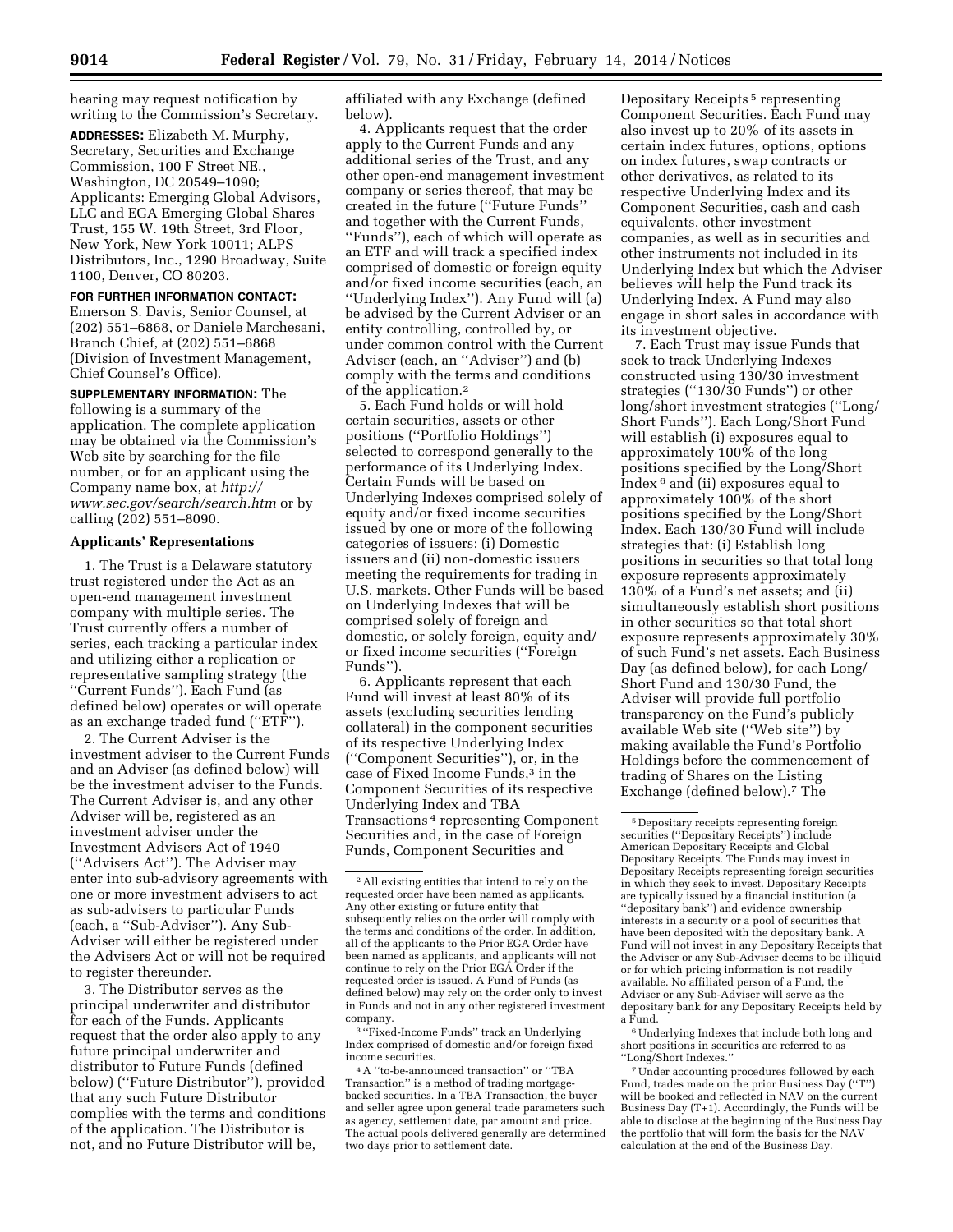information provided on the Web site will be formatted to be reader-friendly.

8. A Fund will utilize either a replication or representative sampling strategy to track its Underlying Index. A Fund using a replication strategy will invest in the Component Securities of its Underlying Index in the same approximate proportions as in such Underlying Index. A Fund using a representative sampling strategy will hold some, but not necessarily all of the Component Securities of its Underlying Index. Applicants state that a Fund using a representative sampling strategy will not be expected to track the performance of its Underlying Index with the same degree of accuracy as would an investment vehicle that invested in every Component Security of the Underlying Index with the same weighting as the Underlying Index. Applicants expect that each Fund will have an annual tracking error relative to the performance of its Underlying Index of less than 5%.

9. Each Fund will be entitled to use its Underlying Index pursuant to either a licensing agreement with the entity that compiles, creates, sponsors or maintains the Underlying Index (each, an ''Index Provider'') or a sub-licensing arrangement with the Adviser, which will have a licensing agreement with such Index Provider.8 A ''Self-Indexing Fund'' is a Fund for which an affiliated person, as defined in section 2(a)(3) of the Act, or an affiliated person of such person, of the Trust or a Fund, of the Adviser, of any Sub-Adviser to or promoter of a Fund, or of the Distributor (each, an ''Affiliated Index Provider'') will serve as the Index Provider. In the case of Self-Indexing Funds, an Affiliated Index Provider will create a proprietary, rules-based methodology to create Underlying Indexes (each an "Affiliated Index").<sup>9</sup> Except with

respect to the Self-Indexing Funds, no Index Provider is or will be an affiliated person, or an affiliated person of an affiliated person, of the Trust or a Fund, of the Adviser, of any Sub-Adviser to or promoter of a Fund, or of the Distributor.

10. Applicants recognize that Self-Indexing Funds could raise concerns regarding the ability of the Affiliated Index Provider to manipulate the Underlying Index to the benefit or detriment of the Self-Indexing Fund. Applicants further recognize the potential for conflicts that may arise with respect to the personal trading activity of personnel of the Affiliated Index Provider who have knowledge of changes to an Underlying Index prior to the time that information is publicly disseminated.

11. Applicants propose that each day that the Trust, the NYSE and the national securities exchange (as defined in section 2(a)(26) of the Act) (an ''Exchange'') on which the Fund's Shares are primarily listed (''Listing Exchange'') are open for business, including any day that a Fund is required to be open under section 22(e) of the Act (a ''Business Day''), each Self-Indexing Fund will post on its Web site, before commencement of trading of Shares on the Listing Exchange, the identities and quantities of the Portfolio Holdings held by the Fund that will form the basis for the Fund's calculation of its NAV at the end of the Business Day. Applicants believe that requiring Self-Indexing Funds to maintain full portfolio transparency will also provide an additional mechanism for addressing any such potential conflicts of interest.

12. In addition, applicants do not believe the potential for conflicts of interest raised by the Adviser's use of the Underlying Indexes in connection with the management of the Self-Indexing Funds and the Affiliated Accounts will be substantially different from the potential conflicts presented by an adviser managing two or more registered funds. Both the Act and the Advisers Act contain various protections to address conflicts of interest where an adviser is managing two or more registered funds and these protections will also help address these conflicts with respect to the Self-Indexing Funds.10

13. Each Adviser and any Sub-Adviser has adopted or will adopt,

pursuant to Rule 206(4)–7 under the Advisers Act, written policies and procedures designed to prevent violations of the Advisers Act and the rules thereunder. These include policies and procedures designed to minimize potential conflicts of interest among the Self-Indexing Funds and the Affiliated Accounts, such as cross trading policies, as well as those designed to ensure the equitable allocation of portfolio transactions and brokerage commissions. In addition, the Current Adviser has adopted policies and procedures as required under section 204A of the Advisers Act, which are reasonably designed in light of the nature of its business to prevent the misuse, in violation of the Advisers Act or the Exchange Act or the rules thereunder, of material non-public information by the Current Adviser or an associated person (''Inside Information Policy''). Any other Adviser or Sub-Adviser will be required to adopt and maintain a similar Inside Information Policy. In accordance with the Code of Ethics 11 and Inside Information Policy of each Adviser and Sub-Advisers, personnel of those entities with knowledge about the composition of the Portfolio Deposit 12 will be prohibited from disclosing such information to any other person, except as authorized in the course of their employment, until such information is made public. In addition, an Index Provider will not provide any information relating to changes to an Underlying Index's methodology for the inclusion of component securities, the inclusion or exclusion of specific component securities, or methodology for the calculation or the return of component securities, in advance of a public announcement of such changes by the Index Provider. The Adviser will also include under Item 10.C of Part 2 of its Form ADV a discussion of its relationship to any Affiliated Index Provider and any material conflicts of interest resulting therefrom, regardless of whether the Affiliated Index Provider is a type of affiliate specified in Item 10.

14. To the extent the Self-Indexing Funds transact with an affiliated person of the Adviser or Sub-Adviser, such transactions will comply with the Act, the rules thereunder and the terms and

<sup>8</sup>The licenses for the Self-Indexing Funds will specifically state that the Affiliated Index Provider (as defined below), or in case of a sub-licensing agreement, the Adviser, must provide the use of the Affiliated Indexes (as defined below) and related intellectual property at no cost to the Trust and the Self-Indexing Funds.

<sup>9</sup>The Affiliated Indexes may be made available to registered investment companies, as well as separately managed accounts of institutional investors and privately offered funds that are not deemed to be ''investment companies'' in reliance on section 3(c)(1) or 3(c)(7) of the Act for which the Adviser acts as adviser or subadviser (''Affiliated Accounts'') as well as other such registered investment companies, separately managed accounts and privately offered funds for which it does not act either as adviser or subadviser (''Unaffiliated Accounts''). The Affiliated Accounts and the Unaffiliated Accounts, like the Funds, would seek to track the performance of one or more Underlying Index(es) by investing in the constituents of such Underlying Indexes or a representative sample of such constituents of the

Underlying Index. Consistent with the relief requested from section 17(a), the Affiliated Accounts will not engage in Creation Unit transactions with a Fund.

<sup>10</sup>*See, e.g.,* Rule 17j–1 under the Act and Section 204A under the Advisers Act and Rules 204A–1 and 206(4)–7 under the Advisers Act.

<sup>11</sup>The Adviser has also adopted or will adopt a code of ethics pursuant to Rule 17j–1 under the Act and Rule 204A–1 under the Advisers Act, which contains provisions reasonably necessary to prevent Access Persons (as defined in Rule 17j–1) from engaging in any conduct prohibited in Rule 17j–1

 $12$  The instruments and cash that the purchaser is required to deliver in exchange for the Creation Units it is purchasing is referred to as the ''Portfolio Deposit.'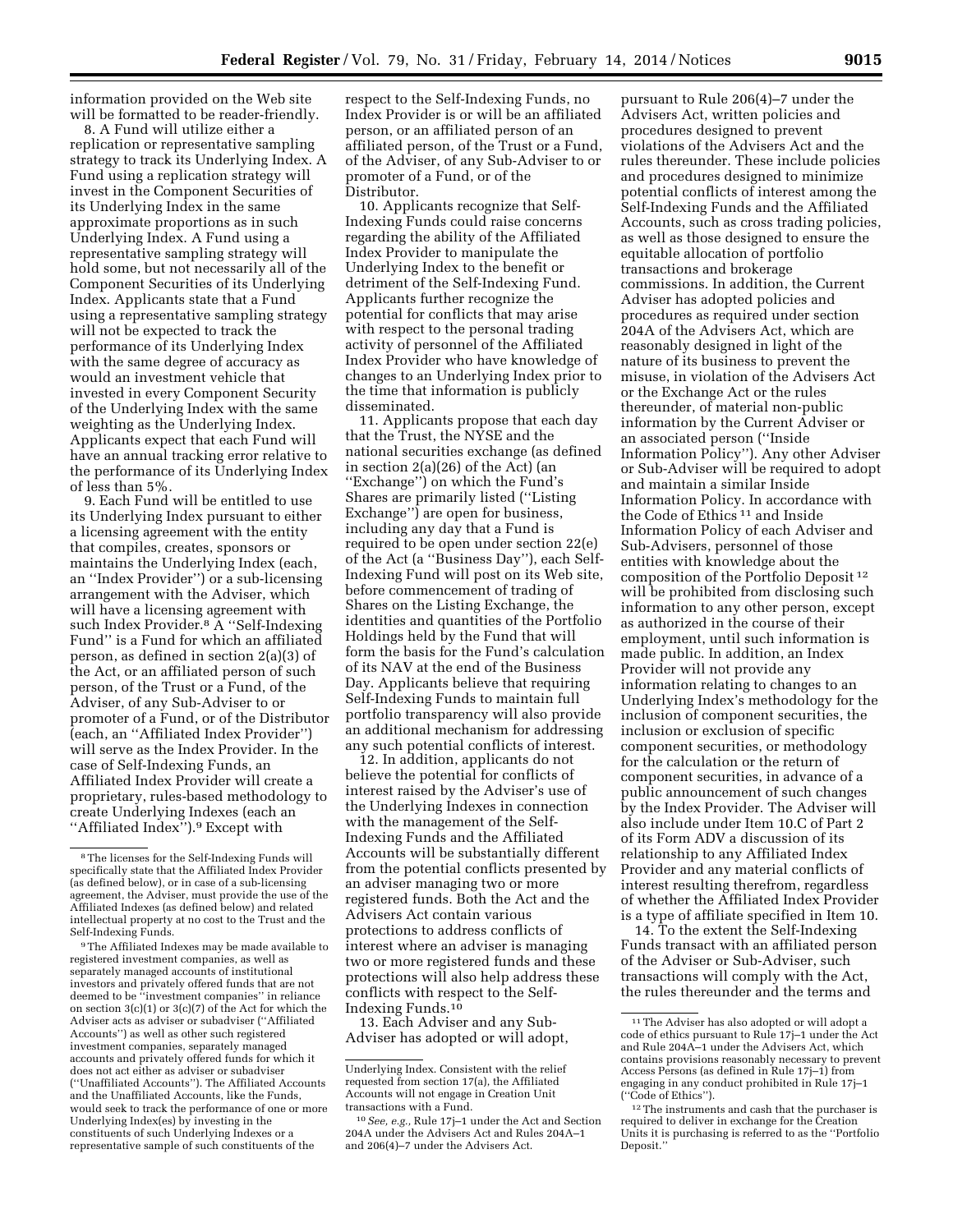conditions of the requested order. In this regard, each Self-Indexing Fund's board of directors or trustees (''Board'') will periodically review the Self-Indexing Fund's use of an Affiliated Index Provider. Subject to the approval of the Self-Indexing Fund's Board, an Adviser, affiliated persons of the Adviser (''Adviser Affiliates'') and affiliated persons of any Sub-Adviser (''Sub-Adviser Affiliates'') may be authorized to provide custody, fund accounting and administration and transfer agency services to the Self-Indexing Funds. Any services provided by the Adviser, Adviser Affiliates, Sub-Adviser and Sub-Adviser Affiliates will be performed in accordance with the provisions of the Act, the rules under the Act and any relevant guidelines from the staff of the Commission. Applications for prior orders granted to Self-Indexing Funds have received relief to operate such funds on the basis discussed above.<sup>13</sup>

15. The Shares of each Fund will be purchased and redeemed in Creation Units and generally on an in-kind basis. Except where the purchase or redemption will include cash under the limited circumstances specified below, purchasers will be required to purchase Creation Units by making an in-kind deposit of specified instruments (''Deposit Instruments''), and shareholders redeeming their Shares will receive an in-kind transfer of specified instruments (''Redemption Instruments'').14 On any given Business Day, the names and quantities of the instruments that constitute the Deposit Instruments and the names and quantities of the instruments that constitute the Redemption Instruments will be identical, unless the Fund is Rebalancing (as defined below). In addition, the Deposit Instruments and the Redemption Instruments will each correspond pro rata to the positions in the Fund's portfolio (including cash

positions) 15 except: (a) In the case of bonds, for minor differences when it is impossible to break up bonds beyond certain minimum sizes needed for transfer and settlement; (b) for minor differences when rounding is necessary to eliminate fractional shares or lots that are not tradeable round lots; 16 (c) TBA Transactions, short positions, derivatives and other positions that cannot be transferred in kind 17 will be excluded from the Deposit Instruments and the Redemption Instruments; 18 (d) to the extent the Fund determines, on a given Business Day, to use a representative sampling of the Fund's portfolio; 19 or (e) for temporary periods, to effect changes in the Fund's portfolio as a result of the rebalancing of its Underlying Index (any such change, a ''Rebalancing''). If there is a difference between the NAV attributable to a Creation Unit and the aggregate market value of the Deposit Instruments or Redemption Instruments exchanged for the Creation Unit, the party conveying instruments with the lower value will also pay to the other an amount in cash equal to that difference (the ''Cash Amount'').

16. Purchases and redemptions of Creation Units may be made in whole or in part on a cash basis, rather than in kind, solely under the following circumstances: (a) To the extent there is a Cash Amount; (b) if, on a given Business Day, the Fund announces before the open of trading that all purchases, all redemptions or all purchases and redemptions on that day will be made entirely in cash; (c) if, upon receiving a purchase or redemption order from an Authorized Participant (as defined below), the Fund determines to require the purchase or redemption, as applicable, to be made entirely in cash; 20 (d) if, on a given

20 In determining whether a particular Fund will sell or redeem Creation Units entirely on a cash or in-kind basis (whether for a given day or a given

Business Day, the Fund requires all Authorized Participants purchasing or redeeming Shares on that day to deposit or receive (as applicable) cash in lieu of some or all of the Deposit Instruments or Redemption Instruments, respectively, solely because: (i) Such instruments are not eligible for transfer through either the NSCC or DTC (defined below); or (ii) in the case of Foreign Funds holding non-U.S. investments, such instruments are not eligible for trading due to local trading restrictions, local restrictions on securities transfers or other similar circumstances; or (e) if the Fund permits an Authorized Participant to deposit or receive (as applicable) cash in lieu of some or all of the Deposit Instruments or Redemption Instruments, respectively, solely because: (i) Such instruments are, in the case of the purchase of a Creation Unit, not available in sufficient quantity; (ii) such instruments are not eligible for trading by an Authorized Participant or the investor on whose behalf the Authorized Participant is acting; or (iii) a holder of Shares of a Foreign Fund holding non-U.S. investments would be subject to unfavorable income tax treatment if the holder receives redemption proceeds in kind.21

17. Creation Units will consist of specified large aggregations of Shares (*e.g.,* 10,000 Shares), and it is expected that the initial trading price per individual Share will range from \$15 to \$100. All orders to purchase Creation Units must be placed with the Distributor by or through an ''Authorized Participant'' which is either (1) a ''Participating Party,'' i.e., a broker-dealer (''Broker'') or other participant in the Continuous Net Settlement System of the NSCC, a clearing agency registered with the Commission, or (2) a participant in The Depository Trust Company (''DTC'') (''DTC Participant''), which, in either case, has signed a participant agreement with the Distributor. The Distributor will be responsible for transmitting the

<sup>21</sup> A "custom order" is any purchase or redemption of Shares made in whole or in part on a cash basis in reliance on clause (e)(i) or (e)(ii).

<sup>13</sup>*See, e.g.,* Guggenheim Funds Investment Advisors, LLC, Investment Company Act Release Nos. 30560 (June 14, 2013) (notice) and 30598 (July 10, 2013) (order); and Sigma Investment Advisors, LLC, Investment Company Act Release Nos. 30559 (June 14, 2013) (notice) and 30597 (July 10, 2013) (order).

<sup>14</sup>The Funds must comply with the federal securities laws in accepting Deposit Instruments and satisfying redemptions with Redemption Instruments, including that the Deposit Instruments and Redemption Instruments are sold in transactions that would be exempt from registration under the Securities Act of 1933 (''Securities Act''). In accepting Deposit Instruments and satisfying redemptions with Redemption Instruments that are restricted securities eligible for resale pursuant to rule 144A under the Securities Act, the Funds will comply with the conditions of rule 144A.

<sup>15</sup>The portfolio used for this purpose will be the same portfolio used to calculate the Fund's NAV for the Business Day.

<sup>&</sup>lt;sup>16</sup> A tradeable round lot for a security will be the standard unit of trading in that particular type of security in its primary market.

<sup>17</sup>This includes instruments that can be transferred in kind only with the consent of the original counterparty to the extent the Fund does not intend to seek such consents.

<sup>18</sup>Because these instruments will be excluded from the Deposit Instruments and the Redemption Instruments, their value will be reflected in the determination of the Cash Amount (as defined below).

<sup>19</sup>A Fund may only use sampling for this purpose if the sample: (i) Is designed to generate performance that is highly correlated to the performance of the Fund's portfolio; (ii) consists entirely of instruments that are already included in the Fund's portfolio; and (iii) is the same for all Authorized Participants on a given Business Day.

order), the key consideration will be the benefit that would accrue to the Fund and its investors. For instance, in bond transactions, the Adviser may be able to obtain better execution than Share purchasers because of the Adviser's size, experience and potentially stronger relationships in the fixed income markets. Purchases of Creation Units either on an all cash basis or in-kind are expected to be neutral to the Funds from a tax perspective. In contrast, cash redemptions typically require selling portfolio holdings, which may result in adverse tax consequences for the remaining Fund shareholders that would not occur with an in-kind redemption. As a result, tax consideration may warrant in-kind redemptions.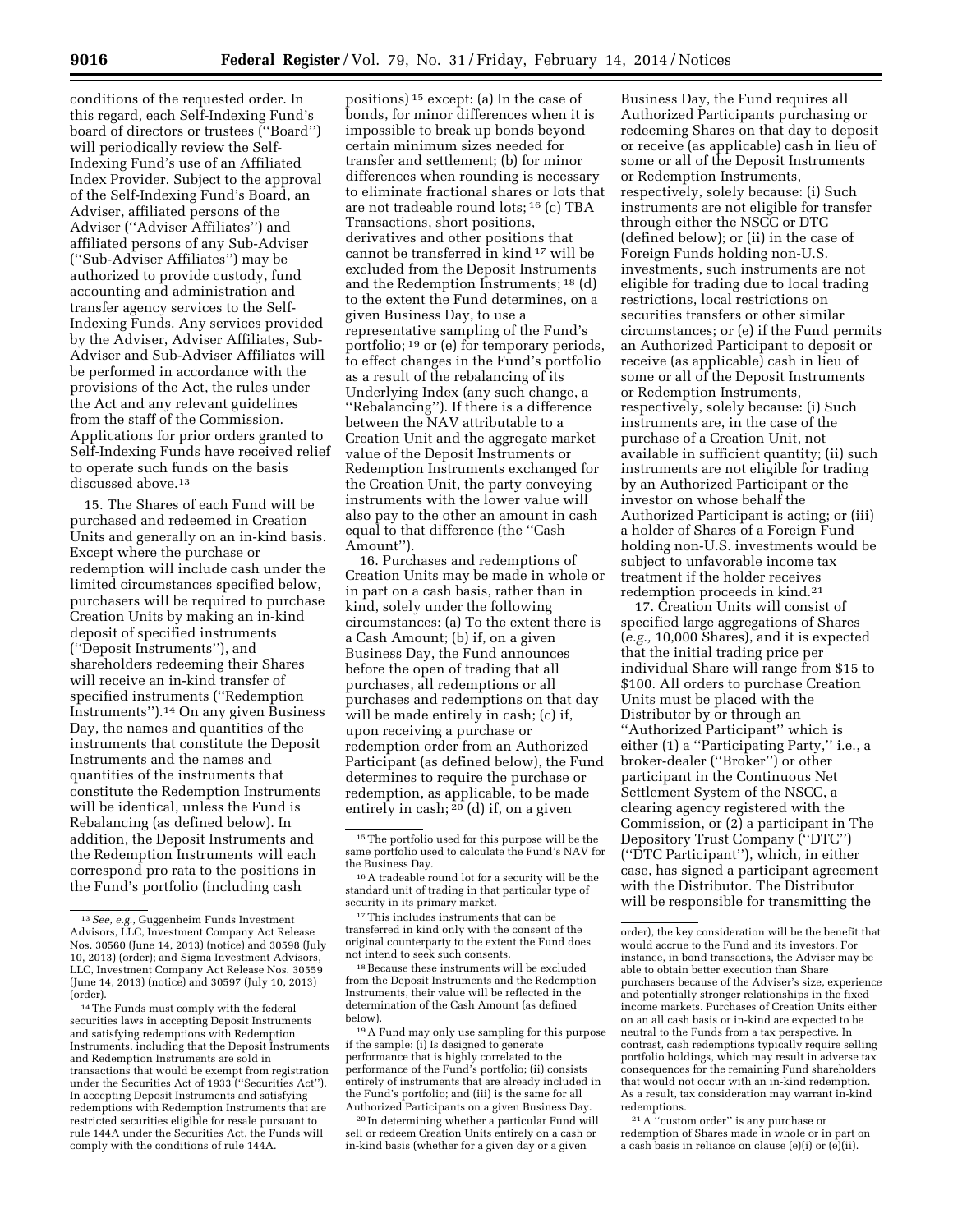orders to the Funds and will furnish to those placing such orders confirmation that the orders have been accepted, but applicants state that the Distributor may reject any order which is not submitted in proper form.

18. Each Business Day, before the open of trading on the Listing Exchange, each Fund will cause to be published through the NSCC the names and quantities of the instruments comprising the Deposit Instruments and the Redemption Instruments, as well as the estimated Cash Amount (if any), for that day. The list of Deposit Instruments and Redemption Instruments will apply until a new list is announced on the following Business Day, and there will be no intra-day changes to the list except to correct errors in the published list. Each Listing Exchange, or other major market data provider, will disseminate, every 15 seconds during regular Exchange trading hours, through the facilities of the Consolidated Tape Association, or other widely disseminated means, an amount for each Fund stated on a per individual Share basis representing the sum of (i) the estimated Cash Amount and (ii) the current value of the Deposit Instruments.

19. Transaction expenses, including operational processing and brokerage costs, will be incurred by a Fund when investors purchase or redeem Creation Units in-kind and such costs have the potential to dilute the interests of the Fund's existing shareholders. Each Fund will impose purchase or redemption transaction fees (''Transaction Fees'') in connection with effecting such purchases or redemptions of Creation Units. In all cases, such Transaction Fees will be limited in accordance with requirements of the Commission applicable to management investment companies offering redeemable securities. Since the Transaction Fees are intended to defray the transaction expenses as well as to prevent possible shareholder dilution resulting from the purchase or redemption of Creation Units, the Transaction Fees will be borne only by such purchasers or redeemers.<sup>22</sup> The Distributor will be responsible for delivering the Fund's prospectus to those persons acquiring Shares in Creation Units and for maintaining records of both the orders placed with it and the confirmations of acceptance furnished by it. In addition, the Distributor will maintain a record of the

instructions given to the applicable Fund to implement the delivery of its Shares.

20. Shares of each Fund will be listed and traded individually on an Exchange. It is expected that one or more member firms of an Exchange will be designated to act as a market maker (each, a ''Market Maker'') and maintain a market for Shares trading on the Exchange. Prices of Shares trading on an Exchange will be based on the current bid/offer market. Transactions involving the sale of Shares on an Exchange will be subject to customary brokerage commissions and charges.

21. Applicants expect that purchasers of Creation Units will include institutional investors and arbitrageurs. Market Makers, acting in their roles to provide a fair and orderly secondary market for the Shares, may from time to time find it appropriate to purchase or redeem Creation Units. Applicants expect that secondary market purchasers of Shares will include both institutional and retail investors.23 The price at which Shares trade will be disciplined by arbitrage opportunities created by the option continually to purchase or redeem Shares in Creation Units, which should help prevent Shares from trading at a material discount or premium in relation to their NAV.

22. Shares will not be individually redeemable, and owners of Shares may acquire those Shares from the Fund, or tender such Shares for redemption to the Fund, in Creation Units only. To redeem, an investor must accumulate enough Shares to constitute a Creation Unit. Redemption requests must be placed through an Authorized Participant. A redeeming investor may pay a Transaction Fee, calculated in the same manner as a Transaction Fee payable in connection with purchases of Creation Units.

23. Neither the Trust nor any Fund will be advertised or marketed or otherwise held out as a traditional openend investment company or a ''mutual fund.'' Instead, each such Fund will be marketed as an ''ETF.'' All marketing materials that describe the features or method of obtaining, buying or selling Creation Units, or Shares traded on an Exchange, or refer to redeemability, will prominently disclose that Shares are not individually redeemable and will disclose that the owners of Shares may acquire those Shares from the Fund or tender such Shares for redemption to

the Fund in Creation Units only. The Funds will provide copies of their annual and semi-annual shareholder reports to DTC Participants for distribution to beneficial owners of Shares.

#### **Applicants' Legal Analysis**

1. Applicants request an order under section 6(c) of the Act for an exemption from sections  $2(a)(32)$ ,  $5(a)(1)$ ,  $22(d)$ , and 22(e) of the Act and rule 22c–1 under the Act, under section  $12(d)(1)(J)$  of the Act for an exemption from sections  $12(d)(1)(A)$  and  $(B)$  of the Act, and under sections 6(c) and 17(b) of the Act for an exemption from sections 17(a)(1) and  $17(a)(2)$  of the Act.

2. Section 6(c) of the Act provides that the Commission may exempt any person, security or transaction, or any class of persons, securities or transactions, from any provision of the Act, if and to the extent that such exemption is necessary or appropriate in the public interest and consistent with the protection of investors and the purposes fairly intended by the policy and provisions of the Act. Section 17(b) of the Act authorizes the Commission to exempt a proposed transaction from section 17(a) of the Act if evidence establishes that the terms of the transaction, including the consideration to be paid or received, are reasonable and fair and do not involve overreaching on the part of any person concerned, and the proposed transaction is consistent with the policies of the registered investment company and the general provisions of the Act. Section 12(d)(1)(J) of the Act provides that the Commission may exempt any person, security, or transaction, or any class or classes of persons, securities or transactions, from any provisions of section  $12(d)(1)$  if the exemption is consistent with the public interest and the protection of investors.

#### *Sections 5(a)(1) and 2(a)(32) of the Act*

3. Section 5(a)(1) of the Act defines an ''open-end company'' as a management investment company that is offering for sale or has outstanding any redeemable security of which it is the issuer. Section 2(a)(32) of the Act defines a redeemable security as any security, other than short-term paper, under the terms of which the owner, upon its presentation to the issuer, is entitled to receive approximately a proportionate share of the issuer's current net assets, or the cash equivalent. Because Shares will not be individually redeemable, applicants request an order that would permit the Funds to register as open-end management investment companies and issue Shares that are redeemable in

<sup>22</sup>Where a Fund permits an in-kind purchaser to substitute cash-in-lieu of depositing one or more of the requisite Deposit Instruments, the purchaser may be assessed a higher Transaction Fee to cover the cost of purchasing such Deposit Instruments.

<sup>23</sup>Shares will be registered in book-entry form only. DTC or its nominee will be the record or registered owner of all outstanding Shares. Beneficial ownership of Shares will be shown on the records of DTC or the DTC Participants.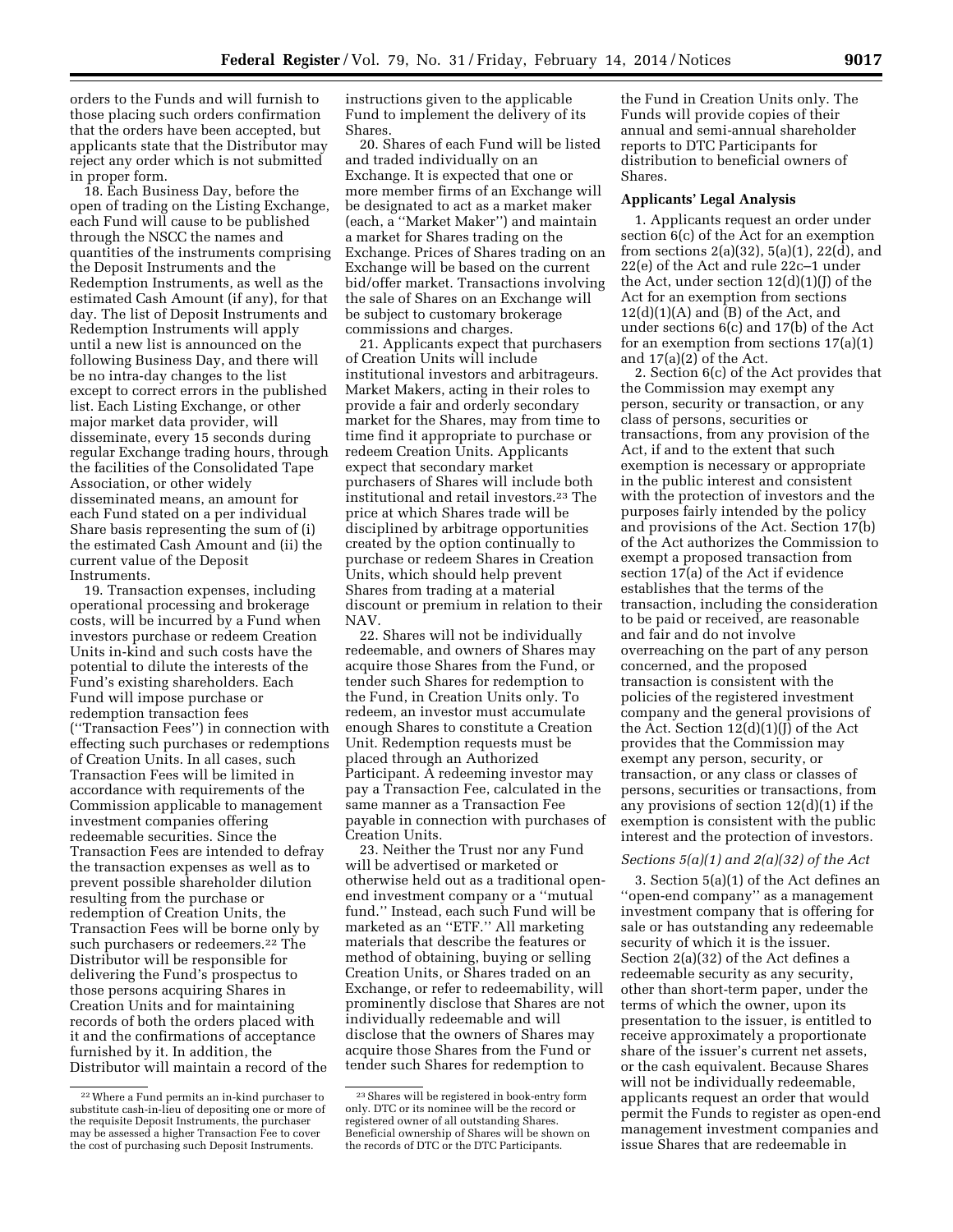Creation Units only. Applicants state that investors may purchase Shares in Creation Units and redeem Creation Units from each Fund. Applicants further state that because Creation Units may always be purchased and redeemed at NAV, the price of Shares on the secondary market should not vary materially from NAV.

## *Section 22(d) of the Act and Rule 22c–1 Under the Act*

4. Section 22(d) of the Act, among other things, prohibits a dealer from selling a redeemable security that is currently being offered to the public by or through an underwriter, except at a current public offering price described in the prospectus. Rule 22c–1 under the Act generally requires that a dealer selling, redeeming or repurchasing a redeemable security do so only at a price based on its NAV. Applicants state that secondary market trading in Shares will take place at negotiated prices, not at a current offering price described in a Fund's prospectus, and not at a price based on NAV. Thus, purchases and sales of Shares in the secondary market will not comply with section 22(d) of the Act and rule 22c–1 under the Act. Applicants request an exemption under section 6(c) from these provisions.

5. Applicants assert that the concerns sought to be addressed by section 22(d) of the Act and rule 22c–1 under the Act with respect to pricing are equally satisfied by the proposed method of pricing Shares. Applicants maintain that while there is little legislative history regarding section 22(d), its provisions, as well as those of rule 22c–1, appear to have been designed to (a) prevent dilution caused by certain risklesstrading schemes by principal underwriters and contract dealers, (b) prevent unjust discrimination or preferential treatment among buyers, and (c) ensure an orderly distribution of investment company shares by eliminating price competition from dealers offering shares at less than the published sales price and repurchasing shares at more than the published redemption price.

6. Applicants believe that none of these purposes will be thwarted by permitting Shares to trade in the secondary market at negotiated prices. Applicants state that (a) secondary market trading in Shares does not involve a Fund as a party and will not result in dilution of an investment in Shares, and (b) to the extent different prices exist during a given trading day, or from day to day, such variances occur as a result of third-party market forces, such as supply and demand. Therefore, applicants assert that secondary market

transactions in Shares will not lead to discrimination or preferential treatment among purchasers. Finally, applicants contend that the price at which Shares trade will be disciplined by arbitrage opportunities created by the option continually to purchase or redeem Shares in Creation Units, which should help prevent Shares from trading at a material discount or premium in relation to their NAV.

### *Section 22(e)*

7. Section 22(e) of the Act generally prohibits a registered investment company from suspending the right of redemption or postponing the date of payment of redemption proceeds for more than seven days after the tender of a security for redemption. Applicants state that settlement of redemptions for Foreign Funds will be contingent not only on the settlement cycle of the United States market, but also on current delivery cycles in local markets for underlying foreign Portfolio Holdings held by a Foreign Fund. Applicants state that the delivery cycles currently practicable for transferring Redemption Instruments to redeeming investors, coupled with local market holiday schedules, may require a delivery process of up to fourteen (14) calendar days. Accordingly, with respect to Foreign Funds only, applicants hereby request relief under section 6(c) from the requirement imposed by section 22(e) to allow Foreign Funds to pay redemption proceeds within fourteen calendar days following the tender of Creation Units for redemption.24

8. Applicants believe that Congress adopted section 22(e) to prevent unreasonable, undisclosed or unforeseen delays in the actual payment of redemption proceeds. Applicants propose that allowing redemption payments for Creation Units of a Foreign Fund to be made within fourteen calendar days would not be inconsistent with the spirit and intent of section 22(e). Applicants suggest that a redemption payment occurring within fourteen calendar days following a redemption request would adequately afford investor protection.

9. Applicants are not seeking relief from section 22(e) with respect to Foreign Funds that do not effect creations and redemptions of Creation Units in-kind.

### *Section 12(d)(1)*

10. Section  $12(d)(1)(A)$  of the Act prohibits a registered investment company from acquiring securities of an investment company if such securities represent more than 3% of the total outstanding voting stock of the acquired company, more than 5% of the total assets of the acquiring company, or, together with the securities of any other investment companies, more than 10% of the total assets of the acquiring company. Section 12(d)(1)(B) of the Act prohibits a registered open-end investment company, its principal underwriter and any other broker-dealer from knowingly selling the investment company's shares to another investment company if the sale will cause the acquiring company to own more than 3% of the acquired company's voting stock, or if the sale will cause more than 10% of the acquired company's voting stock to be owned by investment companies generally.

11. Applicants request an exemption to permit registered management investment companies and unit investment trusts (''UITs'') that are not advised or sponsored by the Adviser, and not part of the same ''group of investment companies,'' as defined in section 12(d)(1)(G)(ii) of the Act as the Funds (such management investment companies are referred to as ''Investing Management Companies,'' such UITs are referred to as ''Investing Trusts,'' and Investing Management Companies and Investing Trusts are collectively referred to as ''Funds of Funds''), to acquire Shares beyond the limits of section  $12(d)(1)(A)$  of the Act; and the Funds, and any principal underwriter for the Funds, and/or any Broker registered under the Exchange Act, to sell Shares to Funds of Funds beyond the limits of section  $12(d)(1)(B)$  of the Act.

12. Each Investing Management Company will be advised by an investment adviser within the meaning of section 2(a)(20)(A) of the Act (the ''Fund of Funds Adviser'') and may be sub-advised by investment advisers within the meaning of section 2(a)(20)(B) of the Act (each, a ''Fund of Funds Sub-Adviser''). Any investment adviser to an Investing Management Company will be registered under the Advisers Act. Each Investing Trust will be sponsored by a sponsor (''Sponsor'').

13. Applicants submit that the proposed conditions to the requested relief adequately address the concerns underlying the limits in sections  $12(d)(1)(A)$  and  $(B)$ , which include concerns about undue influence by a fund of funds over underlying funds,

<sup>24</sup>Applicants acknowledge that no relief obtained from the requirements of section 22(e) will affect any obligations applicants may otherwise have under rule 15c6–1 under the Exchange Act requiring that most securities transactions be settled within three business days of the trade date.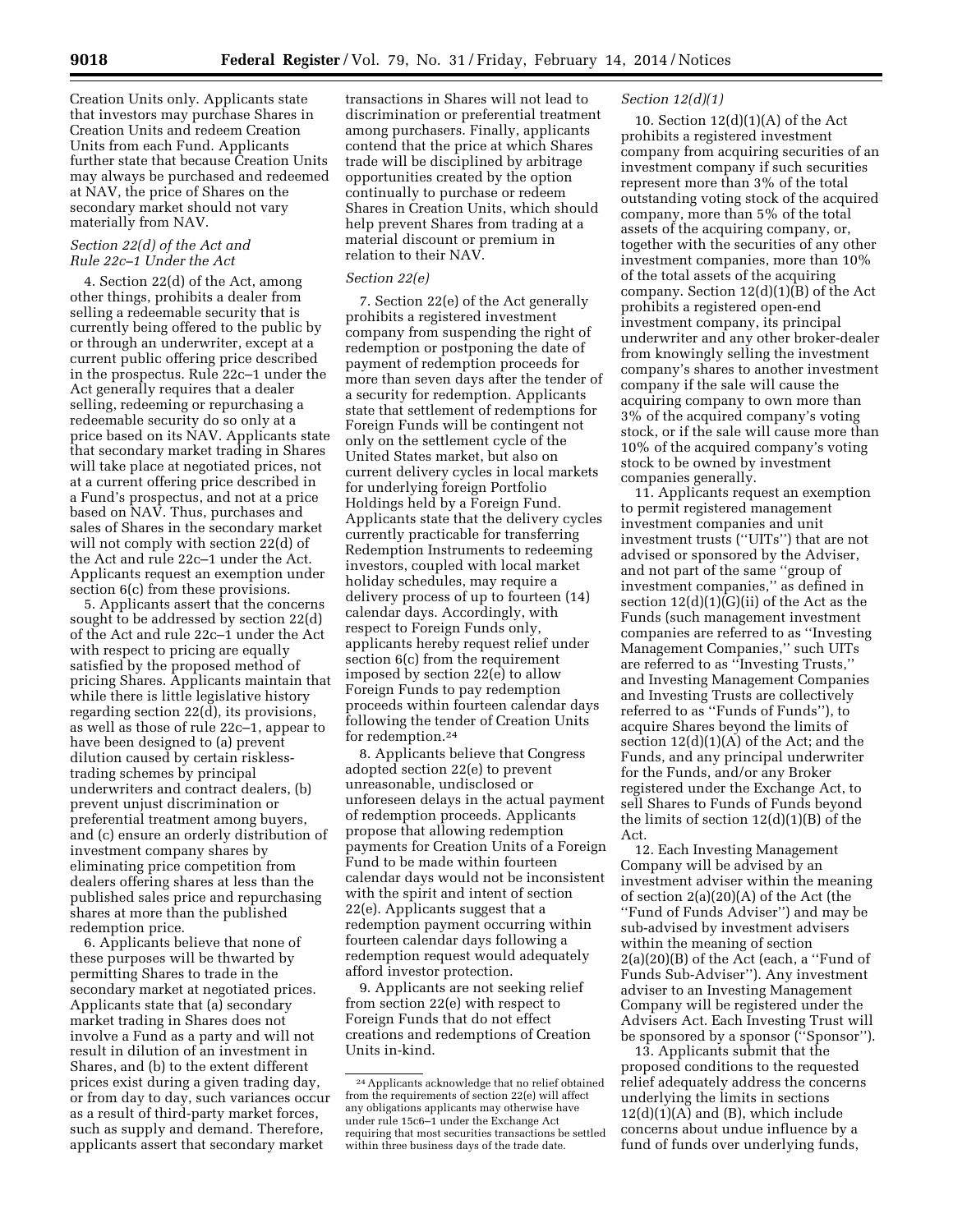excessive layering of fees and overly complex fund structures. Applicants believe that the requested exemption is consistent with the public interest and the protection of investors.

14. Applicants believe that neither a Fund of Funds nor a Fund of Funds Affiliate would be able to exert undue influence over a Fund.25 To limit the control that a Fund of Funds may have over a Fund, applicants propose a condition prohibiting a Fund of Funds Adviser or Sponsor, any person controlling, controlled by, or under common control with a Fund of Funds Adviser or Sponsor, and any investment company and any issuer that would be an investment company but for sections  $3(c)(1)$  or  $3(c)(7)$  of the Act that is advised or sponsored by a Fund of Funds Adviser or Sponsor, or any person controlling, controlled by, or under common control with a Fund of Funds Adviser or Sponsor (''Fund of Funds Advisory Group'') from controlling (individually or in the aggregate) a Fund within the meaning of section 2(a)(9) of the Act. The same prohibition would apply to any Fund of Funds Sub-Adviser, any person controlling, controlled by or under common control with the Fund of Funds Sub-Adviser, and any investment company or issuer that would be an investment company but for sections 3(c)(1) or 3(c)(7) of the Act (or portion of such investment company or issuer) advised or sponsored by the Fund of Funds Sub-Adviser or any person controlling, controlled by or under common control with the Fund of Funds Sub-Adviser (''Fund of Funds Sub-Advisory Group'').

15. Applicants propose other conditions to limit the potential for undue influence over the Funds, including that no Fund of Funds or Fund of Funds Affiliate (except to the extent it is acting in its capacity as an investment adviser to a Fund) will cause a Fund to purchase a security in an offering of securities during the existence of an underwriting or selling syndicate of which a principal underwriter is an Underwriting Affiliate (''Affiliated Underwriting''). An ''Underwriting Affiliate'' is a principal underwriter in any underwriting or selling syndicate that is an officer, director, member of an advisory board,

Fund of Funds Adviser, Fund of Funds Sub-Adviser, employee or Sponsor of the Fund of Funds, or a person of which any such officer, director, member of an advisory board, Fund of Funds Adviser or Fund of Funds Sub-Adviser, employee or Sponsor is an affiliated person (except that any person whose relationship to the Fund is covered by section 10(f) of the Act is not an Underwriting Affiliate).

16. Applicants do not believe that the proposed arrangement will involve excessive layering of fees. The board of directors or trustees of any Investing Management Company, including a majority of the directors or trustees who are not ''interested persons'' within the meaning of section 2(a)(19) of the Act (''disinterested directors or trustees''), will find that the advisory fees charged under the contract are based on services provided that will be in addition to, rather than duplicative of, services provided under the advisory contract of any Fund in which the Investing Management Company may invest. In addition, under condition B.5., a Fund of Funds Adviser, or a Fund of Funds' trustee or Sponsor, as applicable, will waive fees otherwise payable to it by the Fund of Funds in an amount at least equal to any compensation (including fees received pursuant to any plan adopted by a Fund under rule 12b–1 under the Act) received from a Fund by the Fund of Funds Adviser, trustee or Sponsor or an affiliated person of the Fund of Funds Adviser, trustee or Sponsor, other than any advisory fees paid to the Fund of Funds Adviser, trustee or Sponsor or its affiliated person by a Fund, in connection with the investment by the Fund of Funds in the Fund. Applicants state that any sales charges and/or service fees charged with respect to shares of a Fund of Funds will not exceed the limits applicable to a fund of funds as set forth in NASD Conduct Rule 2830.26

17. Applicants submit that the proposed arrangement will not create an overly complex fund structure. Applicants note that no Fund will acquire securities of any investment company or company relying on section  $3(c)(1)$  or  $3(c)(7)$  of the Act in excess of the limits contained in section  $12(d)(1)(A)$  of the Act, except to the extent permitted by exemptive relief from the Commission permitting the Fund to purchase shares of other investment companies for short-term cash management purposes. To ensure a Fund of Funds is aware of the terms and

conditions of the requested order, the Fund of Funds will enter into an agreement with the Fund (''FOF Participation Agreement''). The FOF Participation Agreement will include an acknowledgement from the Fund of Funds that it may rely on the order only to invest in the Funds and not in any other investment company.

18. Applicants also note that a Fund may choose to reject a direct purchase of Shares in Creation Units by a Fund of Funds. To the extent that a Fund of Funds purchases Shares in the secondary market, a Fund would still retain its ability to reject any initial investment by a Fund of Funds in excess of the limits of section  $12(d)(1)(A)$  by declining to enter into a FOF Participation Agreement with the Fund of Funds.

#### *Sections 17(a)(1) and (2) of the Act*

19. Sections 17(a)(1) and (2) of the Act generally prohibit an affiliated person of a registered investment company, or an affiliated person of such a person, from selling any security to or purchasing any security from the company. Section 2(a)(3) of the Act defines ''affiliated person'' of another person to include (a) any person directly or indirectly owning, controlling or holding with power to vote 5% or more of the outstanding voting securities of the other person, (b) any person 5% or more of whose outstanding voting securities are directly or indirectly owned, controlled or held with the power to vote by the other person, and (c) any person directly or indirectly controlling, controlled by or under common control with the other person. Section 2(a)(9) of the Act defines ''control'' as the power to exercise a controlling influence over the management or policies of a company, and provides that a control relationship will be presumed where one person owns more than 25% of a company's voting securities. The Funds may be deemed to be controlled by the Adviser or an entity controlling, controlled by or under common control with the Adviser and hence affiliated persons of each other. In addition, the Funds may be deemed to be under common control with any other registered investment company (or series thereof) advised by an Adviser or an entity controlling, controlled by or under common control with an Adviser (an ''Affiliated Fund''). Any investor, including Market Makers, owning 5% or holding in excess of 25% of the Trust or such Funds, may be deemed affiliated persons of the Trust or such Funds. In addition, an investor could own 5% or more, or in excess of 25% of the outstanding shares of one or more

<sup>25</sup>A ''Fund of Funds Affiliate'' is a Fund of Funds Adviser, Fund of Funds Sub-Adviser, Sponsor, promoter, and principal underwriter of a Fund of Funds, and any person controlling, controlled by, or under common control with any of those entities. A ''Fund Affiliate'' is an investment adviser, promoter, or principal underwriter of a Fund and any person controlling, controlled by or under common control with any of these entities.

<sup>26</sup>Any references to NASD Conduct Rule 2830 include any successor or replacement FINRA rule to NASD Conduct Rule 2830.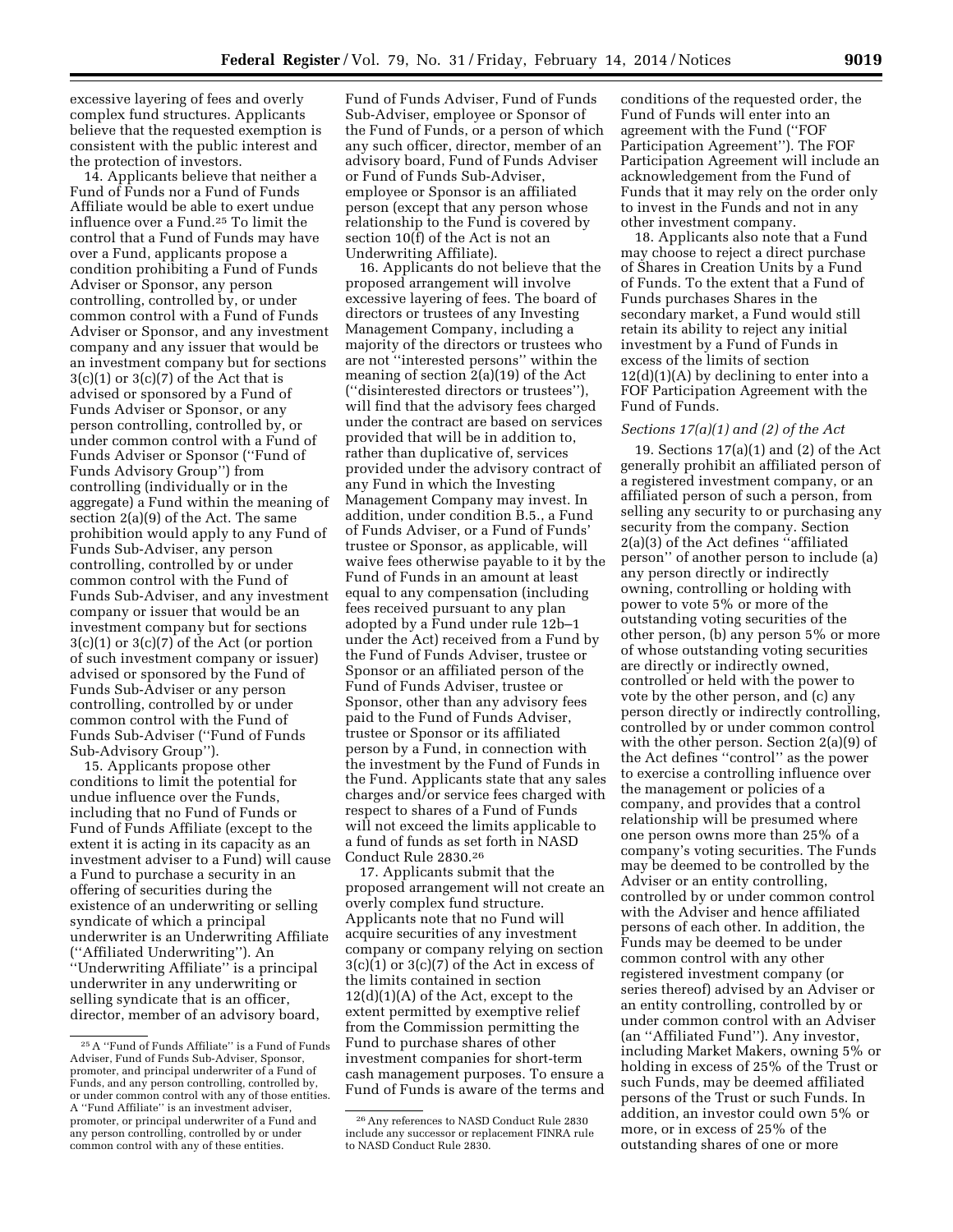Affiliated Funds making that investor an affiliated person of an affiliated person of the Funds.

20. Applicants request an exemption from sections  $17(a)(1)$  and  $17(a)(2)$  of the Act pursuant to sections 6(c) and 17(b) of the Act to permit persons that are affiliated persons of the Funds, or an affiliated person of such affiliated person of the Funds, solely by virtue of one or more of the following: (a) Holding 5% or more, or in excess of 25%, of the outstanding Shares of one or more Funds; (b) an affiliation with a person with an ownership interest described in (a); or (c) holding 5% or more, or more than 25%, of the shares of one or more Affiliated Funds, to effectuate purchases and redemptions ''in-kind.''

21. Applicants assert that no useful purpose would be served by prohibiting such affiliated persons from making ''inkind'' purchases or ''in-kind'' redemptions of Shares of a Fund in Creation Units. Both the deposit procedures for ''in-kind'' purchases of Creation Units and the redemption procedures for ''in-kind'' redemptions of Creation Units will be effected in exactly the same manner for all purchases and redemptions, regardless of size or number. There will be no discrimination between purchasers or redeemers. Deposit Instruments and Redemption Instruments for each Fund will be valued in the identical manner as those Portfolio Holdings currently held by such Fund and the valuation of the Deposit Instruments and Redemption Instruments will be made in an identical manner regardless of the identity of the purchaser or redeemer. Applicants do not believe that ''in-kind'' purchases and redemptions will result in abusive self-dealing or overreaching, but rather assert that such procedures will be implemented consistently with each Fund's objectives and with the general purposes of the Act. Applicants believe that ''in-kind'' purchases and redemptions will be made on terms reasonable to Applicants and any affiliated persons because they will be valued pursuant to verifiable objective standards. The method of valuing Portfolio Holdings held by a Fund is identical to that used for calculating ''in-kind'' purchase or redemption values and therefore creates no opportunity for affiliated persons or affiliated persons of affiliated persons of applicants to effect a transaction detrimental to the other holders of Shares of that Fund. Similarly, applicants submit that, by using the same standards for valuing Portfolio Holdings held by a Fund as are used for calculating ''in-kind'' redemptions or

purchases, the Fund will ensure that its NAV will not be adversely affected by such securities transactions. Applicants also note that the ability to take deposits and make redemptions ''in-kind'' will help each Fund to track closely its Underlying Index and therefore aid in achieving the Fund's objectives.

22. Applicants also seek relief under sections 6(c) and 17(b) from section 17(a) to permit a Fund that is an affiliated person, or an affiliated person of an affiliated person, of a Fund of Funds to sell its Shares to and redeem its Shares from a Fund of Funds, and to engage in the accompanying in-kind transactions with the Fund of Funds.27 Applicants state that the terms of the transactions are fair and reasonable and do not involve overreaching. Applicants note that any consideration paid by a Fund of Funds for the purchase or redemption of Shares directly from a Fund will be based on the NAV of the Fund.28 Applicants believe that any proposed transactions directly between the Funds and Funds of Funds will be consistent with the policies of each Fund of Funds. The purchase of Creation Units by a Fund of Funds directly from a Fund will be accomplished in accordance with the investment restrictions of any such Fund of Funds and will be consistent with the investment policies set forth in the Fund of Funds' registration statement. Applicants also state that the proposed transactions are consistent with the general purposes of the Act and are appropriate in the public interest.

28Applicants acknowledge that the receipt of compensation by (a) an affiliated person of a Fund of Funds, or an affiliated person of such person, for the purchase by the Fund of Funds of Shares of a Fund or (b) an affiliated person of a Fund, or an affiliated person of such person, for the sale by the Fund of its Shares to a Fund of Funds, may be prohibited by section 17(e)(1) of the Act. The FOF Participation Agreement also will include this acknowledgment.

### **Applicants' Conditions**

Applicants agree that any order of the Commission granting the requested relief will be subject to the following conditions:

### *A. ETF Relief*

1. The requested relief to permit ETF operations will expire on the effective date of any Commission rule under the Act that provides relief permitting the operation of index-based ETFs.

2. As long as a Fund operates in reliance on the requested order, the Shares of such Fund will be listed on an Exchange.

3. Neither the Trust nor any Fund will be advertised or marketed as an openend investment company or a mutual fund. Any advertising material that describes the purchase or sale of Creation Units or refers to redeemability will prominently disclose that Shares are not individually redeemable and that owners of Shares may acquire those Shares from the Fund and tender those Shares for redemption to a Fund in Creation Units only.

4. The Web site, which is and will be publicly accessible at no charge, will contain, on a per Share basis for each Fund, the prior Business Day's NAV and the market closing price or the midpoint of the bid/ask spread at the time of the calculation of such NAV (''Bid/Ask Price''), and a calculation of the premium or discount of the market closing price or Bid/Ask Price against such NAV.

5. Each Self-Indexing Fund, Long/ Short Fund and 130/30 Fund will post on the Web site on each Business Day, before commencement of trading of Shares on the Exchange, the Fund's Portfolio Holdings.

6. No Adviser or any Sub-Adviser to a Self-Indexing Fund, directly or indirectly, will cause any Authorized Participant (or any investor on whose behalf an Authorized Participant may transact with the Self-Indexing Fund) to acquire any Deposit Instrument for the Self-Indexing Fund through a transaction in which the Self-Indexing Fund could not engage directly.

### *B. Fund of Funds Relief*

1. The members of a Fund of Funds' Advisory Group will not control (individually or in the aggregate) a Fund within the meaning of section 2(a)(9) of the Act. The members of a Fund of Funds' Sub-Advisory Group will not control (individually or in the aggregate) a Fund within the meaning of section 2(a)(9) of the Act. If, as a result of a decrease in the outstanding voting securities of a Fund, the Fund of Funds'

<sup>27</sup>Although applicants believe that most Funds of Funds will purchase Shares in the secondary market and will not purchase Creation Units directly from a Fund, a Fund of Funds might seek to transact in Creation Units directly with a Fund that is an affiliated person of a Fund of Funds. To the extent that purchases and sales of Shares occur in the secondary market and not through principal transactions directly between a Fund of Funds and a Fund, relief from section 17(a) would not be necessary. However, the requested relief would apply to direct sales of Shares in Creation Units by a Fund to a Fund of Funds and redemptions of those Shares. Applicants are not seeking relief from section 17(a) for, and the requested relief will not apply to, transactions where a Fund could be deemed an affiliated person, or an affiliated person of an affiliated person of a Fund of Funds because an Adviser or an entity controlling, controlled by or under common control with an Adviser provides investment advisory services to that Fund of Funds.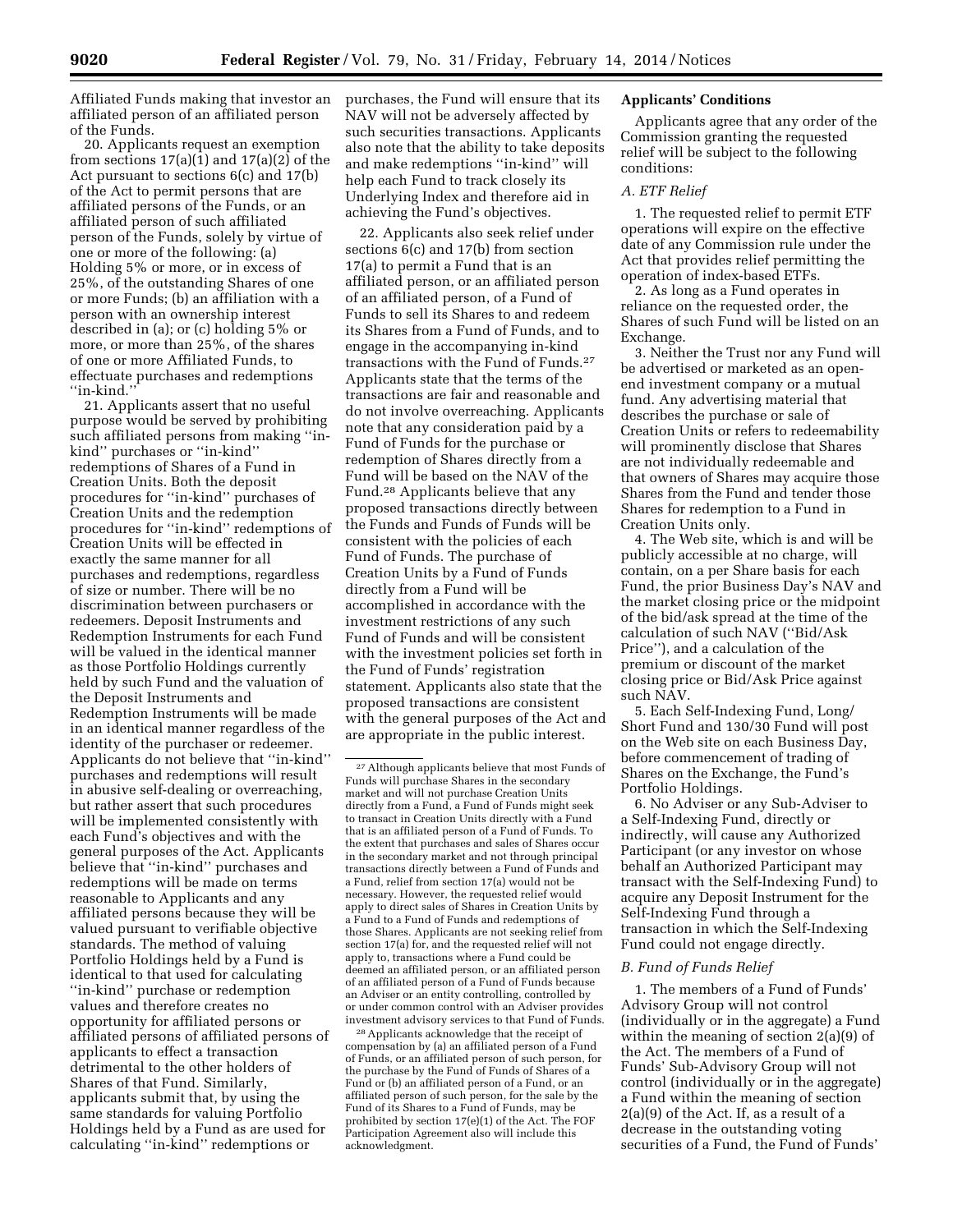Advisory Group or the Fund of Funds' Sub-Advisory Group, each in the aggregate, becomes a holder of more than 25 percent of the outstanding voting securities of a Fund, it will vote its Shares of the Fund in the same proportion as the vote of all other holders of the Fund's Shares. This condition does not apply to the Fund of Funds' Sub-Advisory Group with respect to a Fund for which the Fund of Funds' Sub-Adviser or a person controlling, controlled by or under common control with the Fund of Funds' Sub-Adviser acts as the investment adviser within the meaning of section 2(a)(20)(A) of the Act.

2. No Fund of Funds or Fund of Funds Affiliate will cause any existing or potential investment by the Fund of Funds in a Fund to influence the terms of any services or transactions between the Fund of Funds or Fund of Funds Affiliate and the Fund or a Fund Affiliate.

3. The board of directors or trustees of an Investing Management Company, including a majority of the disinterested directors or trustees, will adopt procedures reasonably designed to ensure that the Fund of Funds Adviser and Fund of Funds Sub-Adviser are conducting the investment program of the Investing Management Company without taking into account any consideration received by the Investing Management Company or a Fund of Funds Affiliate from a Fund or Fund Affiliate in connection with any services or transactions.

4. Once an investment by a Fund of Funds in the securities of a Fund exceeds the limits in section  $12(d)(1)(A)(i)$  of the Act, the Board of the Fund, including a majority of the directors or trustees who are not ''interested persons'' within the meaning of section 2(a)(19) of the Act (''non-interested Board members''), will determine that any consideration paid by the Fund to the Fund of Funds or a Fund of Funds Affiliate in connection with any services or transactions: (i) Is fair and reasonable in relation to the nature and quality of the services and benefits received by the Fund; (ii) is within the range of consideration that the Fund would be required to pay to another unaffiliated entity in connection with the same services or transactions; and (iii) does not involve overreaching on the part of any person concerned. This condition does not apply with respect to any services or transactions between a Fund and its investment adviser(s), or any person controlling, controlled by or under common control with such investment adviser(s).

5. The Fund of Funds Adviser, or trustee or Sponsor of an Investing Trust, as applicable, will waive fees otherwise payable to it by the Fund of Funds in an amount at least equal to any compensation (including fees received pursuant to any plan adopted by a Fund under rule 12b–l under the Act) received from a Fund by the Fund of Funds Adviser, or trustee or Sponsor of the Investing Trust, or an affiliated person of the Fund of Funds Adviser, or trustee or Sponsor of the Investing Trust, other than any advisory fees paid to the Fund of Funds Adviser, or trustee or Sponsor of an Investing Trust, or its affiliated person by the Fund, in connection with the investment by the Fund of Funds in the Fund. Any Fund of Funds Sub-Adviser will waive fees otherwise payable to the Fund of Funds Sub-Adviser, directly or indirectly, by the Investing Management Company in an amount at least equal to any compensation received from a Fund by the Fund of Funds Sub-Adviser, or an affiliated person of the Fund of Funds Sub-Adviser, other than any advisory fees paid to the Fund of Funds Sub-Adviser or its affiliated person by the Fund, in connection with the investment by the Investing Management Company in the Fund made at the direction of the Fund of Funds Sub-Adviser. In the event that the Fund of Funds Sub-Adviser waives fees, the benefit of the waiver will be passed through to the Investing Management Company.

6. No Fund of Funds or Fund of Funds Affiliate (except to the extent it is acting in its capacity as an investment adviser to a Fund) will cause a Fund to purchase a security in any Affiliated Underwriting.

7. The Board of a Fund, including a majority of the non-interested Board members, will adopt procedures reasonably designed to monitor any purchases of securities by the Fund in an Affiliated Underwriting, once an investment by a Fund of Funds in the securities of the Fund exceeds the limit of section  $12(d)(1)(A)(i)$  of the Act, including any purchases made directly from an Underwriting Affiliate. The Board will review these purchases periodically, but no less frequently than annually, to determine whether the purchases were influenced by the investment by the Fund of Funds in the Fund. The Board will consider, among other things: (i) Whether the purchases were consistent with the investment objectives and policies of the Fund; (ii) how the performance of securities purchased in an Affiliated Underwriting compares to the performance of comparable securities purchased during

a comparable period of time in underwritings other than Affiliated Underwritings or to a benchmark such as a comparable market index; and (iii) whether the amount of securities purchased by the Fund in Affiliated Underwritings and the amount purchased directly from an Underwriting Affiliate have changed significantly from prior years. The Board will take any appropriate actions based on its review, including, if appropriate, the institution of procedures designed to ensure that purchases of securities in Affiliated Underwritings are in the best interest of shareholders of the Fund.

8. Each Fund will maintain and preserve permanently in an easily accessible place a written copy of the procedures described in the preceding condition, and any modifications to such procedures, and will maintain and preserve for a period of not less than six years from the end of the fiscal year in which any purchase in an Affiliated Underwriting occurred, the first two years in an easily accessible place, a written record of each purchase of securities in Affiliated Underwritings once an investment by a Fund of Funds in the securities of the Fund exceeds the limit of section 12(d)(1)(A)(i) of the Act, setting forth from whom the securities were acquired, the identity of the underwriting syndicate's members, the terms of the purchase, and the information or materials upon which the Board's determinations were made.

9. Before investing in a Fund in excess of the limit in section 12(d)(1)(A), a Fund of Funds and the Trust will execute a FOF Participation Agreement stating, without limitation, that their respective boards of directors or trustees and their investment advisers, or trustee and Sponsor, as applicable, understand the terms and conditions of the order, and agree to fulfill their responsibilities under the order. At the time of its investment in Shares of a Fund in excess of the limit in section  $12(d)(1)(A)(i)$ , a Fund of Funds will notify the Fund of the investment. At such time, the Fund of Funds will also transmit to the Fund a list of the names of each Fund of Funds Affiliate and Underwriting Affiliate. The Fund of Funds will notify the Fund of any changes to the list of the names as soon as reasonably practicable after a change occurs. The Fund and the Fund of Funds will maintain and preserve a copy of the order, the FOF Participation Agreement, and the list with any updated information for the duration of the investment and for a period of not less than six years thereafter, the first two years in an easily accessible place.